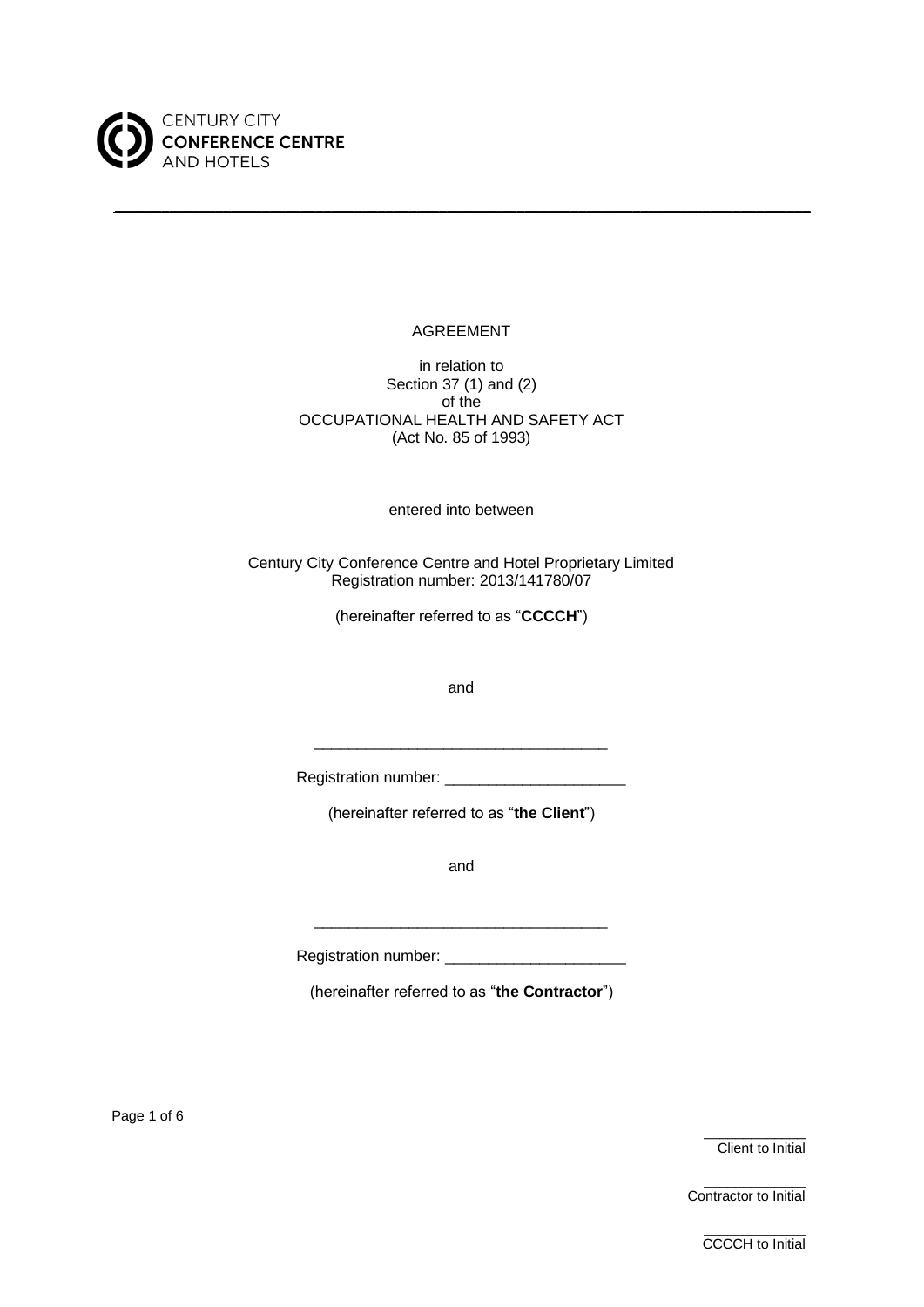

## 1. **Definitions**

- 1.1. For the purposes of this Agreement:
	- 1.1.1. "**COID Act**" means the Compensation for Occupational Injuries and Diseases Act, Act 130 of 1993 and the regulations thereunder, as amended;

\_\_\_\_\_\_\_\_\_\_\_\_\_\_\_\_\_\_\_\_\_\_\_\_\_\_\_\_\_\_\_\_\_\_\_\_\_\_\_\_\_\_\_\_\_\_\_\_\_\_\_\_\_\_\_\_\_\_\_\_\_\_\_\_\_\_\_\_\_\_\_\_\_\_\_\_\_\_\_\_\_\_\_\_\_\_\_\_\_\_

- 1.1.2. "**Indemnified Persons**" means CCCCH, its directors, employees, contractors, operators, representatives, agents or their successors;
- 1.1.3. "**Mandatary**" means the Contractor (as described in this Agreement), but without derogating from its status in its own right as an employer or user;
- 1.1.4. "**OHS Act**" means the Occupational Health and Safety Act, Act 85 of 1993 and the regulations thereunder, as amended;
- 1.1.5. "**Signature Date**" means the date upon which this Agreement is signed by the party who signs same last in time; and
- 1.1.6. "**Sub-Contractor**" means the agents, contractors and/or sub-contractors employed or contracted by the Mandatary.
- 1.2. The provisions of clause 1 (Definitions) of the Reservation Agreement shall apply herein, mutatis mutandis.

# 2. **Introduction**

- 2.1. CCCCH and the Client have entered into an agreement (the "**Reservation Agreement**") regarding the reservation of certain venue(s) and/or the hotel room(s) at the Century City Conference Centre and Hotel.
- 2.2. The Client wishes to enter into an agreement with the Mandatary in terms of which the Mandatory will perform certain work and/or services on behalf of the Client on the CCCCH premises.
- 2.3. The Reservation Agreement provides that each of the Client and Mandatary shall enter into this Agreement and return same to CCCCH before the Client, the Mandatory or any Sub-Contractor will be granted access to the CCCCH premises.
- 2.4. This Agreement shall be binding in respect of all work and/or services that the Client or Mandatary undertakes, or procures that any Sub-Contractor undertakes, on the CCCCH premises and shall apply to each of the Client, the Mandatary, their respective employees and any Sub-Contractor.
- 2.5. The Client and the Mandatary shall obtain from CCCCH, and at all times comply with and procure that any Sub-Contractor complies with, CCCCH's standard contractor specifications.

Page 2 of 6

\_\_\_\_\_\_\_\_\_\_\_\_\_ Client to Initial

\_\_\_\_\_\_\_\_\_\_\_\_\_ Contractor to Initial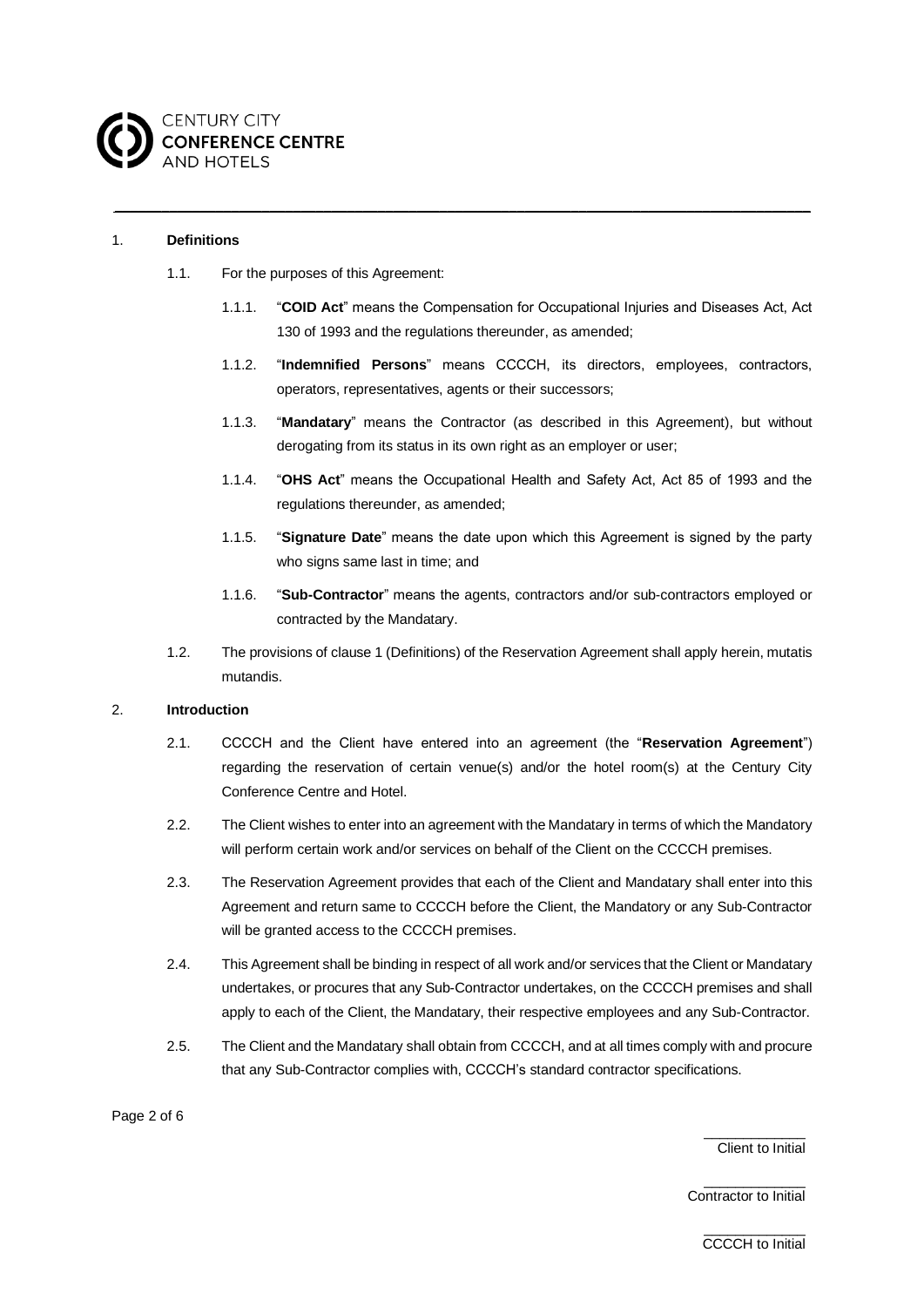

## 3. **Compliance with the Occupational Health and Safety Act**

Each of the Client and the Mandatary undertake to ensure that their respective employees and any Sub-Contractor at all times comply with all regulations, processes and requirements as laid down under the OHS Act, which without detracting from the generality thereof, includes the following:

\_\_\_\_\_\_\_\_\_\_\_\_\_\_\_\_\_\_\_\_\_\_\_\_\_\_\_\_\_\_\_\_\_\_\_\_\_\_\_\_\_\_\_\_\_\_\_\_\_\_\_\_\_\_\_\_\_\_\_\_\_\_\_\_\_\_\_\_\_\_\_\_\_\_\_\_\_\_\_\_\_\_\_\_\_\_\_\_\_\_

- 3.1. all work performed by the Client, the Mandatary, their respective employee and any Sub-Contractor on CCCCH's premises will be performed by persons employed or contracted by the Client or Mandatary who are trained to understand the hazards associated with any such work performed;
- 3.2. where applicable, any personal protective equipment required shall be tested and issued by the Client and Mandatary to their respective employees and any Sub-Contractor, and the Client and Mandatary will ensure that such clothing and equipment is worn at all times;
- 3.3. each of the Client and the Mandatary shall make available to their respective employees and any Sub-Contractor, written safe working practices, procedures and precautionary measures, and shall ensure that all their respective employees and any Sub-Contractor are made conversant with the content of these practices and that they are enforced at all times;
- 3.4. no use shall be made by the Client, the Mandatary, their respective employees or the Sub-Contractors of any of CCCCH's machinery, articles, substance, plant or personal protective equipment without CCCCH's prior written approval and any such use will be at the Client's or the Mandatary's own risk;
- 3.5. the Client and the Mandatary shall ensure that work for which the issuing of a permit is required shall not be performed prior to the obtaining of a duly completed and approved permit;
- 3.6. each of the Client and the Mandatary shall report in writing anything it deems to be unhealthy and/or unsafe to the CCCCH's management;
- 3.7. all incidents/accidents which may occur whilst on CCCCH's premises shall immediately be referred and reported by the Client or the Mandatary, as the case may be, to the department of labour as well as to CCCCH; and
- 3.8. each of the Client and the Mandatary warrants that it shall not endanger the health and safety of the Indemnified Persons or CCCCH's visitors or guests in any way whilst performing work/services on CCCCH's premises.

Page 3 of 6

\_\_\_\_\_\_\_\_\_\_\_\_\_ Client to Initial

\_\_\_\_\_\_\_\_\_\_\_\_\_ Contractor to Initial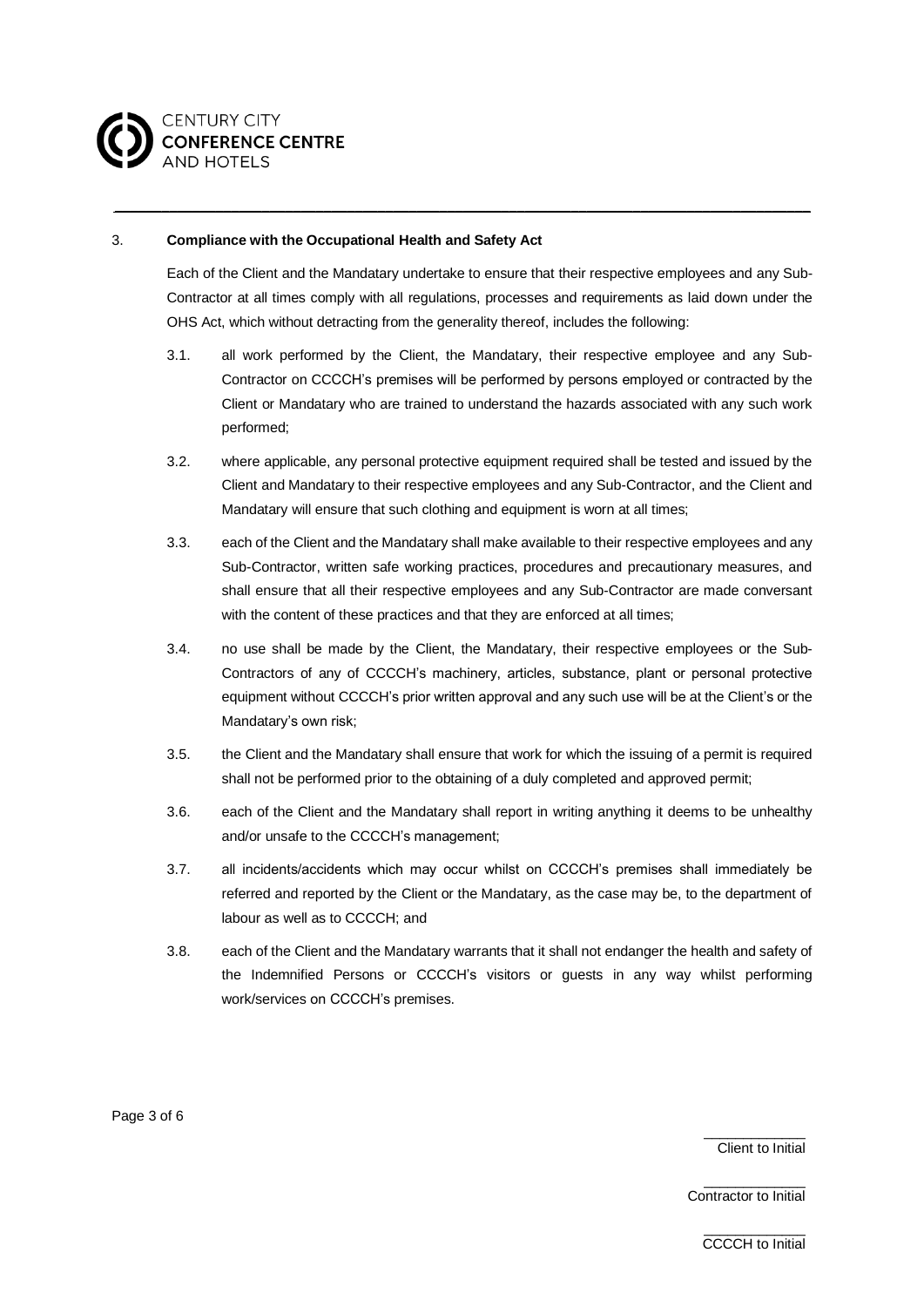

#### <span id="page-3-1"></span>4. **Indemnity and related matters**

4.1. The Client, the Mandatary, their respective employees and any Sub-Contractor shall at all times enter CCCCH's premises entirely at their own risk and accept all risks associated with their presence on CCCCH's premises.

\_\_\_\_\_\_\_\_\_\_\_\_\_\_\_\_\_\_\_\_\_\_\_\_\_\_\_\_\_\_\_\_\_\_\_\_\_\_\_\_\_\_\_\_\_\_\_\_\_\_\_\_\_\_\_\_\_\_\_\_\_\_\_\_\_\_\_\_\_\_\_\_\_\_\_\_\_\_\_\_\_\_\_\_\_\_\_\_\_\_

- 4.2. Each of the Client and the Mandatary warrants to CCCCH that as at the Signature Date and at all times thereafter during the duration of this Agreement, it shall maintain appropriate insurance cover, including, but not limited to, employer's liability insurance, in an amount acceptable to CCCCH against any claims arising from or related to the provision of the work/services on CCCCH's premises.
- 4.3. Each of the Client and the Mandatary hereby, jointly and severally, hold each of the Indemnified Persons harmless from all and any liability, howsoever arising, whether caused by the negligence or gross negligence on the part of the Indemnified Persons or any other person, arising from or in connection with any acts or omissions by any of the Indemnified Persons which causes or results in any claims, damages, injuries, expenses or losses to the Client and/or the Mandatary and/or their respective employees and/or any Sub-Contractor.
- <span id="page-3-0"></span>4.4. Each of the Client and the Mandatary hereby, jointly and severally, indemnifies and holds harmless the Indemnified Parties against any loss, damage or injury caused or sustained by any Indemnified Person arising from or related to any wilful or negligent act or omission on the part of the Client and/or the Mandatary, as the case may be, in connection with any work performed by the Client and/or the Mandatary on CCCCH's premises.
- 4.5. Without derogating from the generality of clause [4.4](#page-3-0) above, each of the Client and the Mandatary hereby, jointly and severally, indemnifies and holds harmless CCCCH against any claim for damages arising from any act or omission, irrespective of whether these acts or omissions can be legally imputed to CCCCH in any manner, whether jointly with or separately from the Client and/or the Mandatary, or independently found a claim against CCCCH, by virtue of any duty upon CCCCH to supervise or control the activities of the Client and/or the Mandatary and/or any Sub-Contractor and/or independently to safeguard CCCCH's clients, visitors, guests, employees, workmen and any other party from risks or dangers arising from the activities pursued by the Client and/or the Mandatary and/or any Sub-Contractor on CCCCH's premises.
- 4.6. The acknowledgements, agreements and undertakings contained in this clause [4](#page-3-1) shall be deemed to be agreements (*stipulatio alteri*) in favour of the Indemnified Persons, capable of acceptance at any time, and may be accepted by any one or more or all of them at any time.

Page 4 of 6

\_\_\_\_\_\_\_\_\_\_\_\_\_ Client to Initial

\_\_\_\_\_\_\_\_\_\_\_\_\_ Contractor to Initial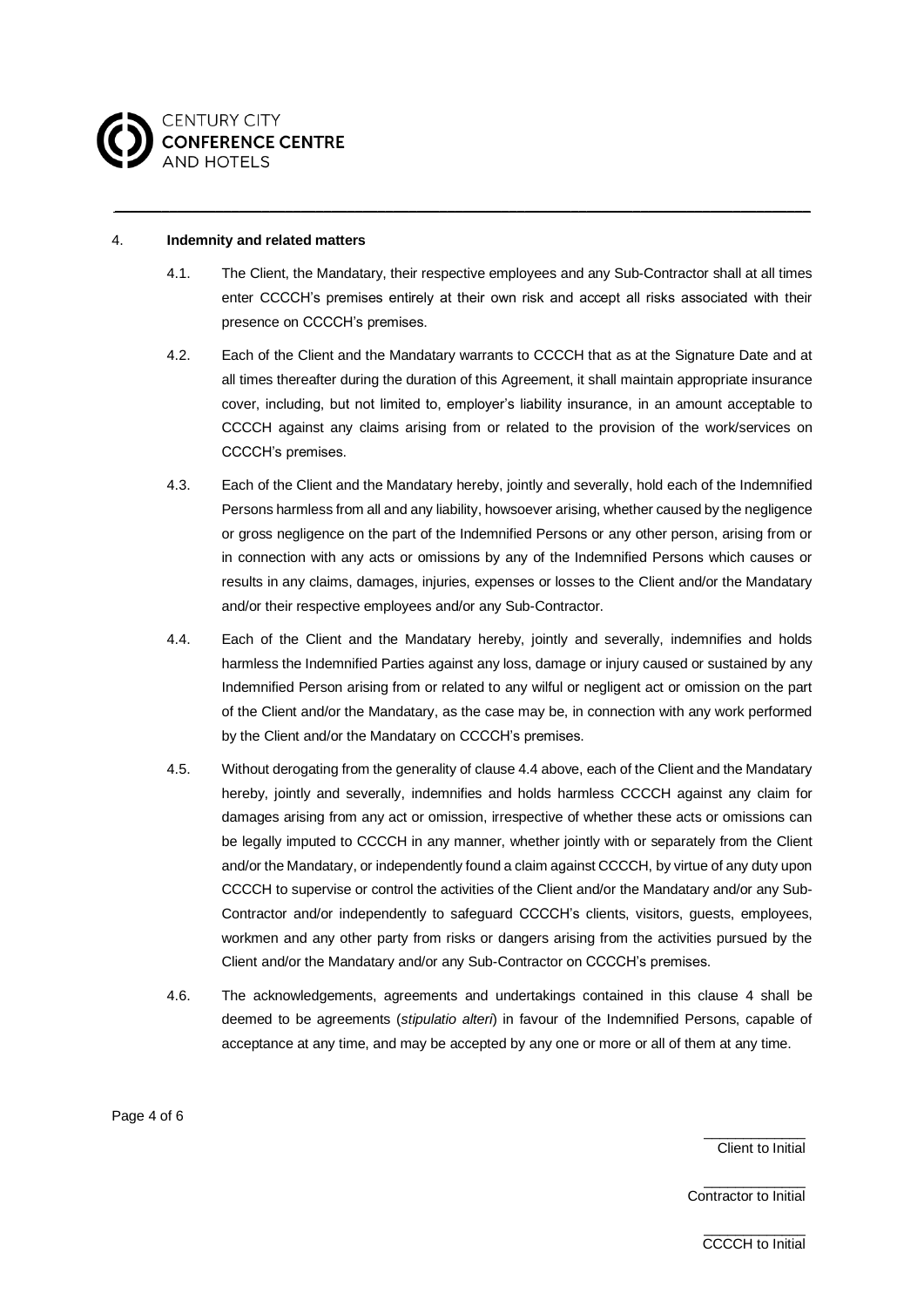

# 5. **COID Act Insurance**

Each of the Client and the Mandatary warrants that all of its respective employees and those of any Sub-Contractor are registered and covered in terms of Section 80-87 of the COID Act which cover shall remain in force whilst any such employees are present on CCCCH's premises and that all such assessment fees are correct and fully paid up.

\_\_\_\_\_\_\_\_\_\_\_\_\_\_\_\_\_\_\_\_\_\_\_\_\_\_\_\_\_\_\_\_\_\_\_\_\_\_\_\_\_\_\_\_\_\_\_\_\_\_\_\_\_\_\_\_\_\_\_\_\_\_\_\_\_\_\_\_\_\_\_\_\_\_\_\_\_\_\_\_\_\_\_\_\_\_\_\_\_\_

## 6. **Acknowledgment and Undertaking**

Each of the Client and the Mandatary warrants that it understand the requirements of this Agreement, is aware of the provisions of the OHS Act and the COID Act and its responsibilities thereunder and that it will ensure that all and any of its respective employees and any Sub-Contractor employed or contracted to carry out the work and/or services at CCCCH's premises are equally made aware of the requirements of the OHS Act and that all comply with such requirements in all respects at all times on CCCCH's premises.

| AS WITNESSES:  | For and on behalf of:                                    |  |
|----------------|----------------------------------------------------------|--|
|                | CENTURY CITY CONFERENCE CENTRE                           |  |
| $\mathbf{1}$ . | AND HOTEL PROPRIETARY LIMITED                            |  |
|                |                                                          |  |
| 2.             |                                                          |  |
|                | Director, he being duly authorised thereto               |  |
|                |                                                          |  |
| AS WITNESSES:  | For and on behalf of:                                    |  |
|                | [INSERT CLIENT'S NAME]                                   |  |
| 1.             |                                                          |  |
| 2.             |                                                          |  |
|                | , who warrants that he/she is duly authorised<br>thereto |  |

Page 5 of 6

\_\_\_\_\_\_\_\_\_\_\_\_\_ Client to Initial

\_\_\_\_\_\_\_\_\_\_\_\_\_ Contractor to Initial